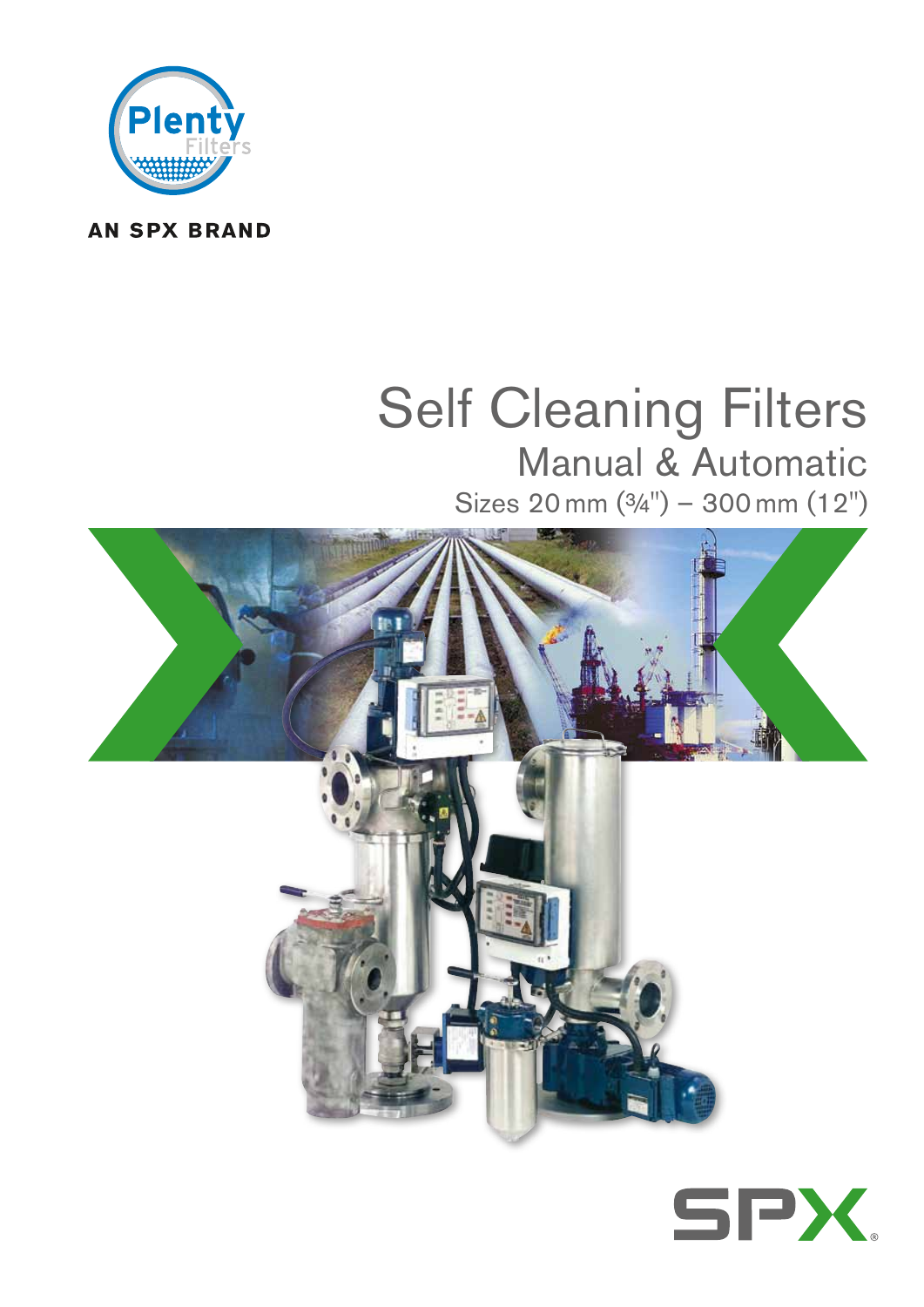## Self Cleaning Filters – Manual & Automatic Sizes 20mm (¾") – 300mm (12")

Self-cleaning filters are designed specifically to provide efficient filtration for liquids, including those of high viscosity, requiring continuous filtration without interruption to the flow during the cleaning process. There is no operator contact with the process fluid. High quality stainless steel elements are highly effective in removing contaminant particles as small as 25 micron (μm).

The filter is available for either manual or fully automatic electric or pneumatic operation. The range of optional control devices makes it particularly suitable for continuous processes and for service with high contamination levels.

#### **BENEFlTS**

- $\triangleright$  No operator contact with liquid during cleaning operation.
- $\triangleright$  Minimised product loss during both process production and system cleaning.
- $\triangleright$  Increased quality output minimum disruption to product flow.
- $\triangleright$  Reduced contamination less possibility of accidents or operator exposure to the fluid.
- $\triangleright$  Reduced maintenance costs automated units eliminate manual cleaning.
- $\triangleright$  Environment friendly enclosed design with minimal flushing losses.

#### **OPERATION**

The liquid enters the body and flows through the element from outside to inside. Debris is collected on the outside of the wedge wire or perforated element, which is cleaned without flow interruption by the rotation of the element against the blades. The debris accumulated during rotation is deposited into the bottom of the filter body from where it is periodically discharged, manually or automatically.



#### **TYPICAL APPLICATION**

- $\blacktriangleright$  Adhesives
- > Chemicals
- > Chocolate
- $\triangleright$  Cooling Lines
- **HVAC Water**
- 
- $\blacktriangleright$  Inks
- > Lacquers
- > Paints, Stains, Varnishes
- $\triangleright$  Petrochemicals
- $\blacktriangleright$  Printing
- ▶ Recycling Water
- ▶ River & Sea Water
- Wash Water

#### **AUTOMATED SELF CLEANING FILTERS**

The Plenty Filtration automated self cleaning filter allows for stand alone, low maintenance processing of liquids. The range can be automated, either electronically or pneumatically, from 32mm (1¼") and above. The filters can be supplied wired and fully tested, requiring only on site connection to the power source and dump valve connection.

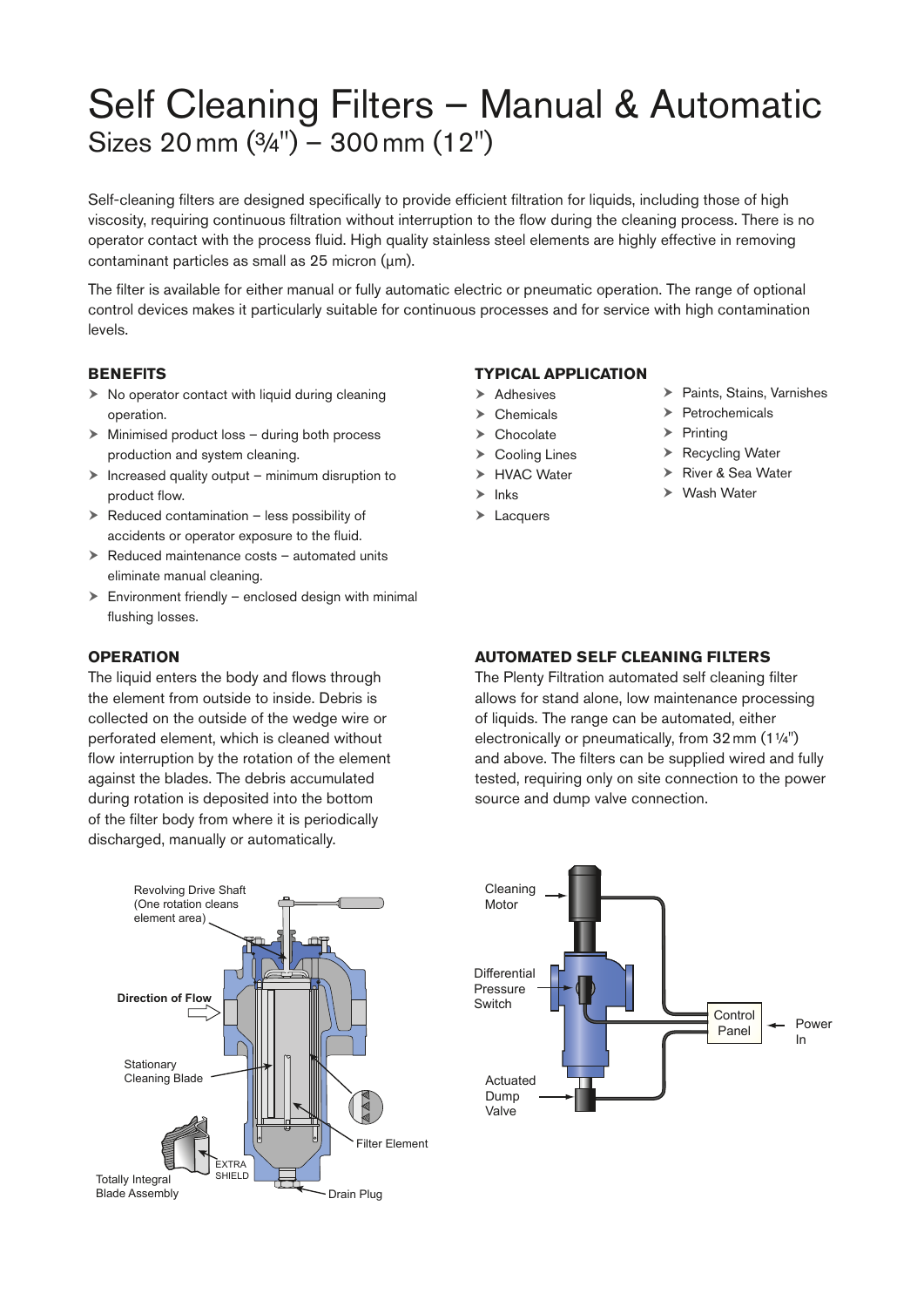#### **RANGE**

Plenty Filtration offer three forms of blade type self cleaning filters: standard range, high pressure range and rotor blade, all working on the same generic principle. Plenty also offer both standard element and high pressure element for very demanding duties. Fabricated units can also be provided, these contain multiple elements and are suitable for larger capacities.



#### **HIGH PRESSURE**

Models: 200, 300, 400 and 600 (2"– 6") Construction: cast Materials: iron, steel and stainless steel Working pressures: up to 35 bar Flow rates: up to 3000 litres/min





#### **STANDARD PRESSURE**

Models: 075, 100, 125, 150, 200, 300 and 400 (¾" – 4") Construction: detachable head and bowl form Materials: cast iron and stainless steel Working pressures: up to 14 bar Flow rates: up to 1500 litres/min



#### **FABRICATED**

Models: 800, 1000, 1200 (8"–12") Construction: welded Materials: customer specification Working pressures: customer specification Flow rates: up to 18000 litres/min

#### **SIZING CHART / PRESSURE DROP CHART**

The chart is for water flowing through a filter without an element. Use the following correction factors for the chosen filtration rating and for liquids of higher viscosity.



#### **CORRECTION FACTORS**

Either – multiply the pressure drop for water shown in the chart by the following correction factors to obtain the actual pressure drop. (Water has a viscosity of 1 centistoke at 20°C)

Or – divide the acceptable pressure drop by the necessary correction factor in the table below and then use the chart to determine the filter size and flow rate.

#### Correction factors for pressure drop

| <b>Viscosity</b><br><b>Centistokes</b> | <b>Filtration Rating</b> |             |             |             |            |
|----------------------------------------|--------------------------|-------------|-------------|-------------|------------|
|                                        | $1000 \mu m$             | $500 \mu m$ | $200 \mu m$ | $100 \mu m$ | $50 \mu m$ |
| 1                                      |                          |             | 1.1         | 1.9         | 1.45       |
| 50                                     | 1.4                      | 1.8         | 9.1         | 2.3         | 2.5        |
| 230                                    | 1.70                     | 2.5         | 3.0         | 3.35        | 3.75       |
| 370                                    | 1.8                      | 3.0         | 3.4         | 3.8         | 4.3        |
| 860                                    | 2.6                      | 3.7         | 4.2         | 5.0         | 6.0        |